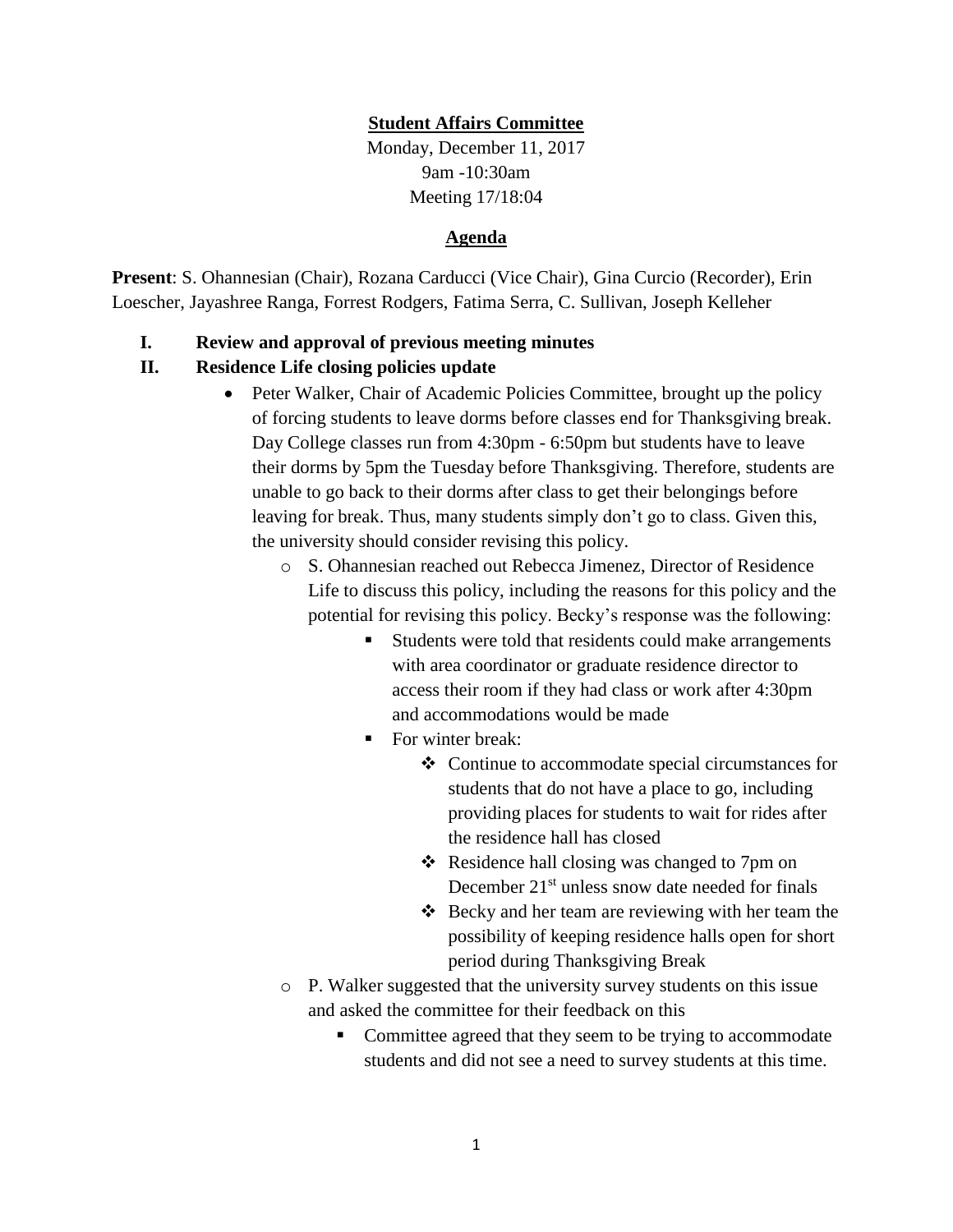- o C. Sullivan noted that she is working with Becky in regards to the possibility of a 9-month room and board option for students to stay over breaks
- o F. Rodgers noted importance of communicating this info to students
	- F. Serra suggested that the committee recommend that Becky communicate residence closing to faculty so faculty can make an announcement in class at least a week in advance of residence hall closing

## **III. Student Success Team Discussions (Readings 3 & 4)**

• Team A met to discuss the main points of Reading 4 report and the relevance of these themes to Salem State while Team B met to discuss these for Reading **3.**

## **Team A (Members Present)**

R. Carducci Carducci Erin Loescher Jay Ranga Fatima Serra

### **Team B (Members Present)**

Gina Curcio Joseph Kelleher S. Ohannesian Forrest Rodgers Chrstine Sullivan

## **Team Report Out**

- Hardwiring Student Success summarized by S. Ohannesian
	- o (3) Main components of report:
		- Retention Efforts
		- Early Alert
		- Academic Component
	- o Checklist at beginning of document with questions like does your Institution have a full-time individual with retention in their title?
		- The consensus of the report was that many universities have a lot of components discussed in the report but these efforts are not adequately resourced or staffed
			- ❖ Team B agreed this was the case at SSU. There is an underutilization of resources
	- o Other Key Points of Report & Their Application to SSU:
		- Universities cannot expect students to seek out services
			- ❖ Universities need to make students aware of resources and do a better job of bringing the information to students rather than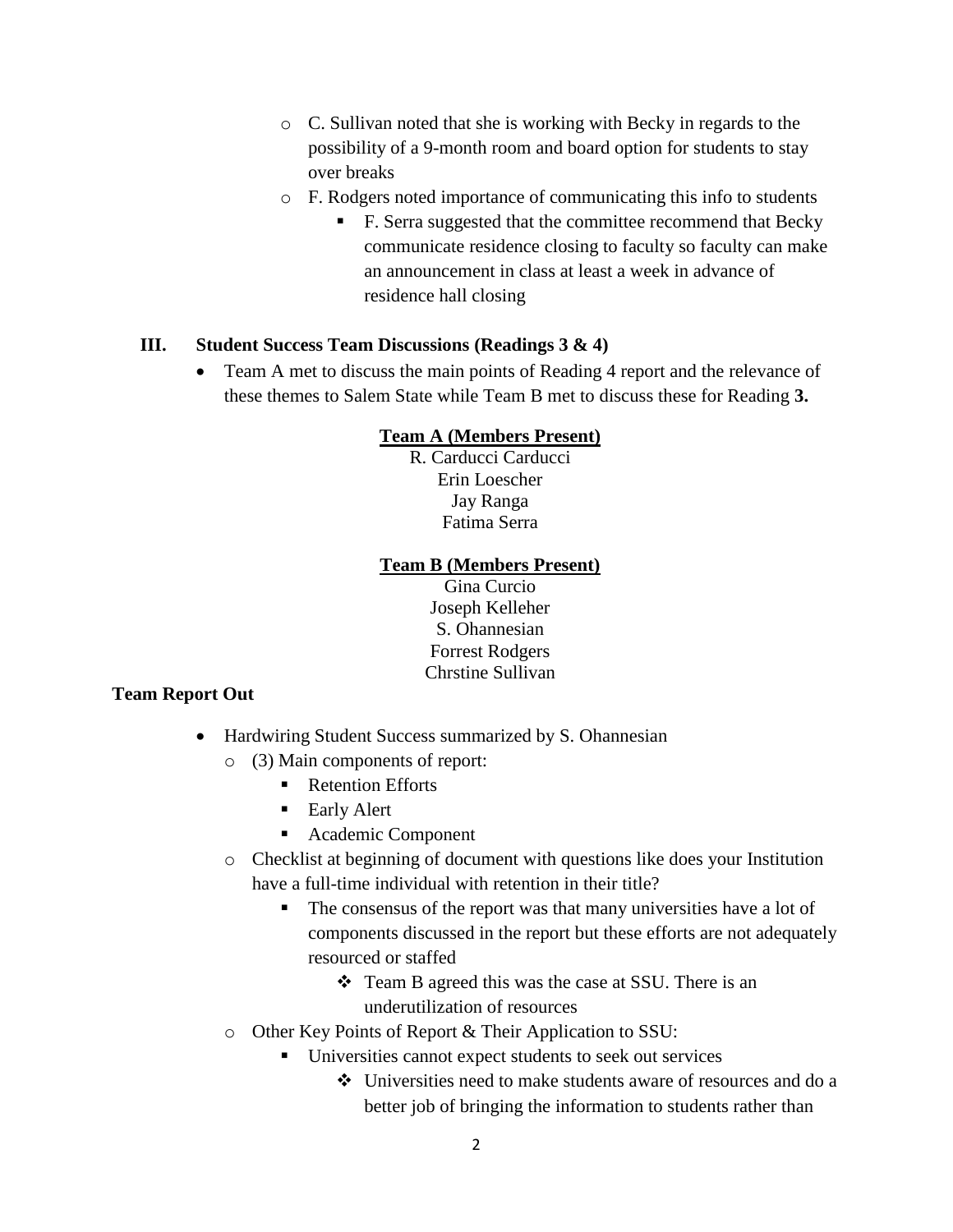them having to seek out the information themselves because many students will not seek out information/services

- Financial literacy is a huge need of students
	- ❖ S. Ohannesian suggested offering a course for students on financial literacy?
- Other student course ideas include time management, how to approach faculty if they are having difficulty in a course
	- ❖ These types of courses have been offered in the past but have not been well-attended.
		- $\checkmark$  S. Ohannesian noted the importance of ensuring that these courses/workshops are offered during times that fit with students' schedules or maybe even online
- Many universities covered in research universities but not representative of our students
- The report promoted the idea of getting faculty to report more frequently about status of students
	- ❖ However, faculty at SSU are already overloaded
- Better utilizing technology
	- ❖ For example, students oftentimes don't know they have holds until they meet with faculty during advising
		- $\checkmark$  Possibility of having popups in Canvas for students that have holds?
		- $\checkmark$  Create Canvas courses for the registration process and how to clear holds, etc.
		- $\checkmark$  Or having an early alert system embedded into Canvas to make it easier for faculty to submit alerts?
- $\blacksquare$  Refocusing the RA's role
	- $\checkmark$  Evaluate the amount of programming they are already doing
	- $\checkmark$  Possibly have them do less community wide programming and more one-on-one interventions as suggested by the report (i.e. RA's conduct quick dropins with students in a peer mentoring fashion for issues like attendance, etc.)
- Monitoring student transfer requests for students possibly transferring
	- ❖ F. Rodgers likes the idea of having a "reason for the transcript request" inquiry when students submit request
- Outreach to seniors that's have not completed degree to get them to return to the university to complete their degree